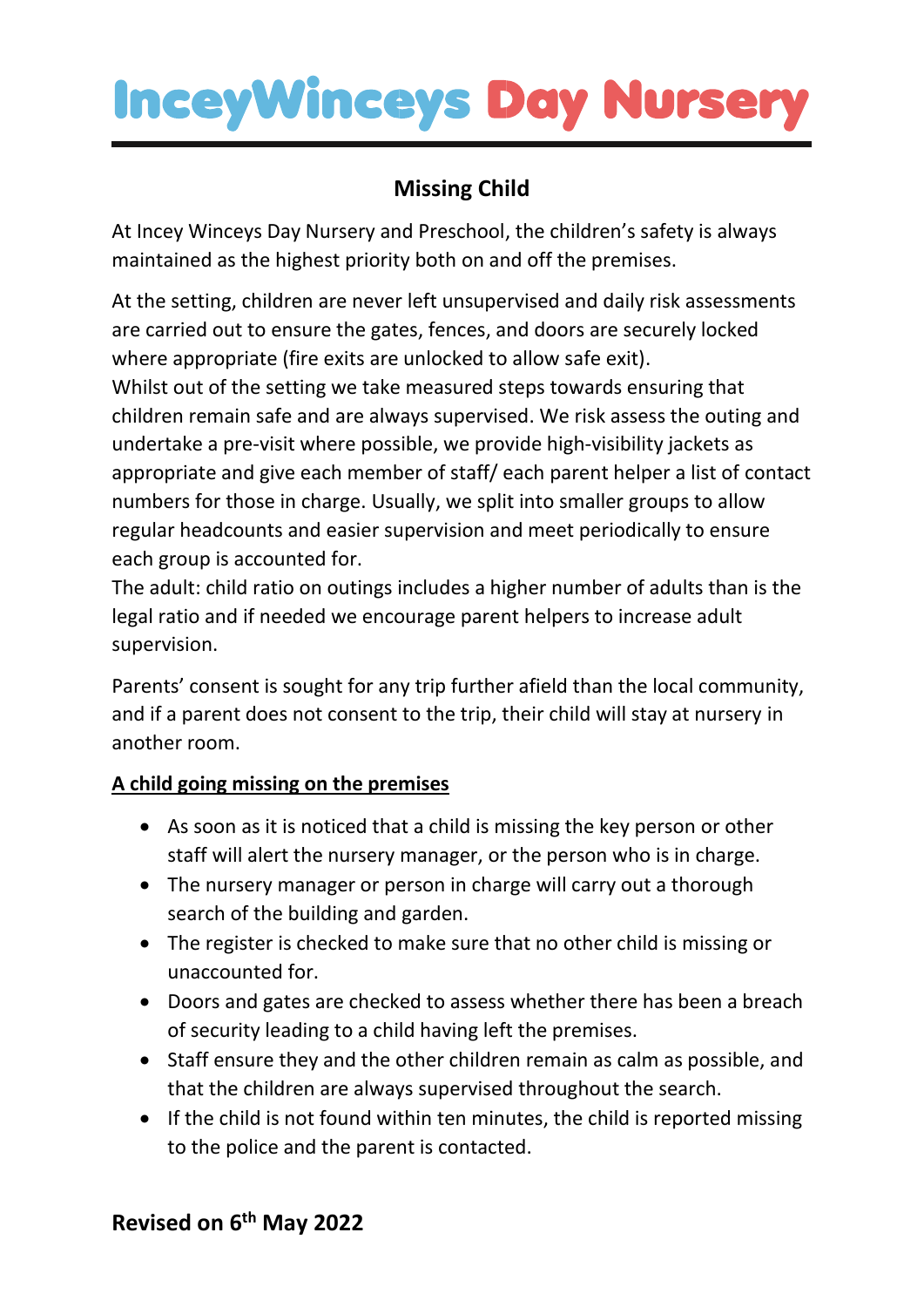# **InceyWinceys Day Nurser**

- The nursery manager talks to the staff to find out when and where the child was last seen and records this formally.
- The nursery manager carries out a full investigation and will cooperate with the police.

#### **A child goes missing on an outing**

This describes what to do when staff has taken a small group on an outing, leaving the nursery manager or person in charge back at the nursery premises. If the nursery manager or person in charge has accompanied children and staff on the outing, the procedures are adjusted accordingly.

As soon as it is noticed that a child is missing, staff on the outing ask children to stand with their designated person and carry out a headcount to ensure that no other child is unaccounted for. One member of staff searches the immediate vicinity but does not search beyond that.

- The nursery manager is informed immediately, and the incident is reported.
- The nursery manager contacts the police and reports the child as missing.
- The setting manager contacts the parent, who makes their way to the setting or outing venue, or as agreed with the nursery manager. (The nursery is advised as the best place to meet as by the time of the parent arrival, the child may have been returned to the nursery premises).
- Staff take the remaining children back to the setting.
- If at an indoor venue or enclosed outdoor venue such as the zoo, the staff will contact the venue's security who will launch a search, and close exits.
- The manager reports the incident and carries out an investigation.
- The nursery manager or designated senior staff member may be advised by the police to stay at the venue until they arrive, in which case all police recommendations will be followed.

#### **The Investigation**

• The nursery manager speaks with the parents.